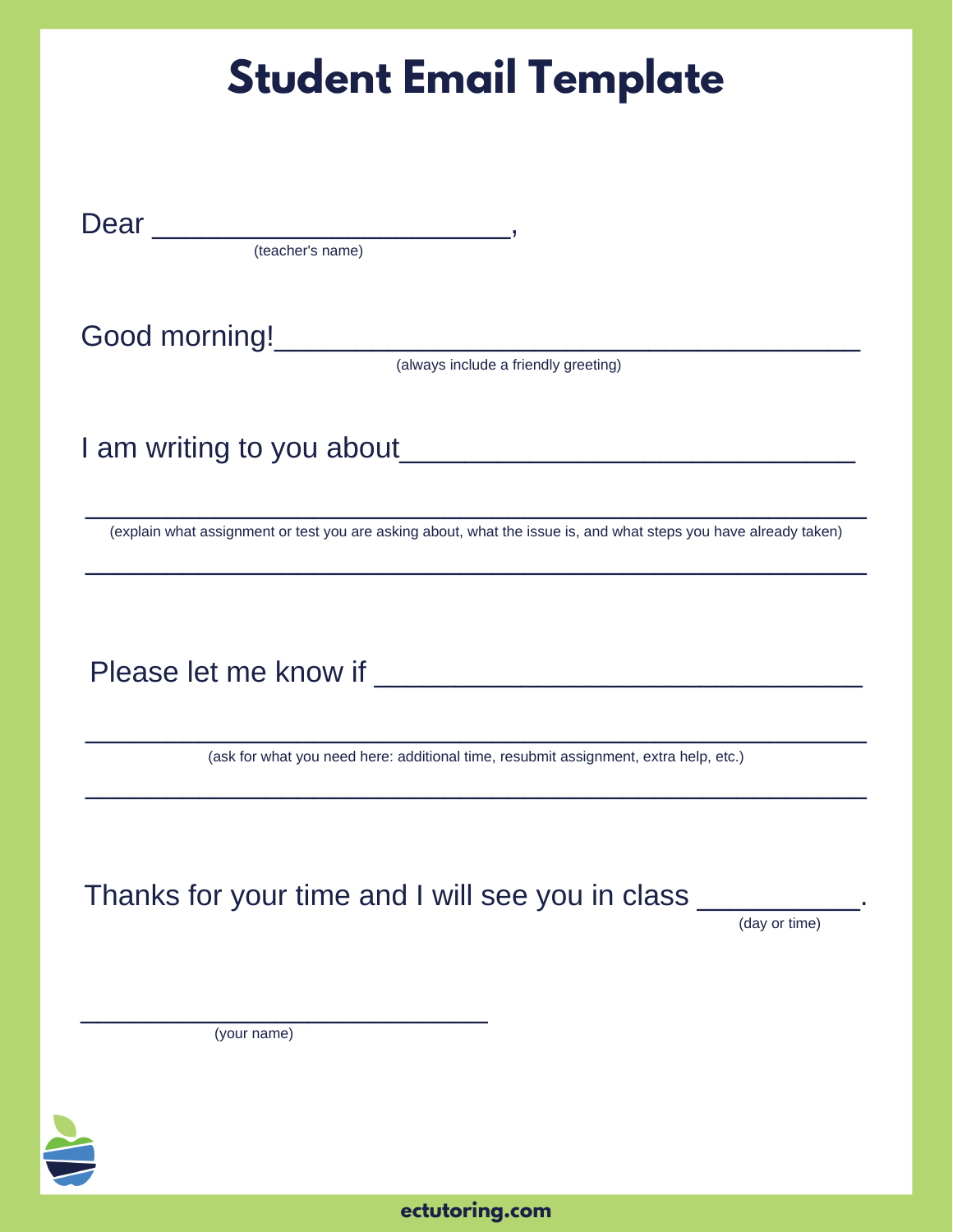## **Email Example from Student to Teacher**

Dear Ms. Smith,

Good morning!

I am writing to you about my essay on democracy.

When I log into Schoology, it shows as submitted. However, it has now been more than two weeks and there is no grade associated with this assignment.

Please let me know if something is missing or if you need me to resubmit my essay.

Thanks for your time and I will see you in class this afternoon!

**Mary**